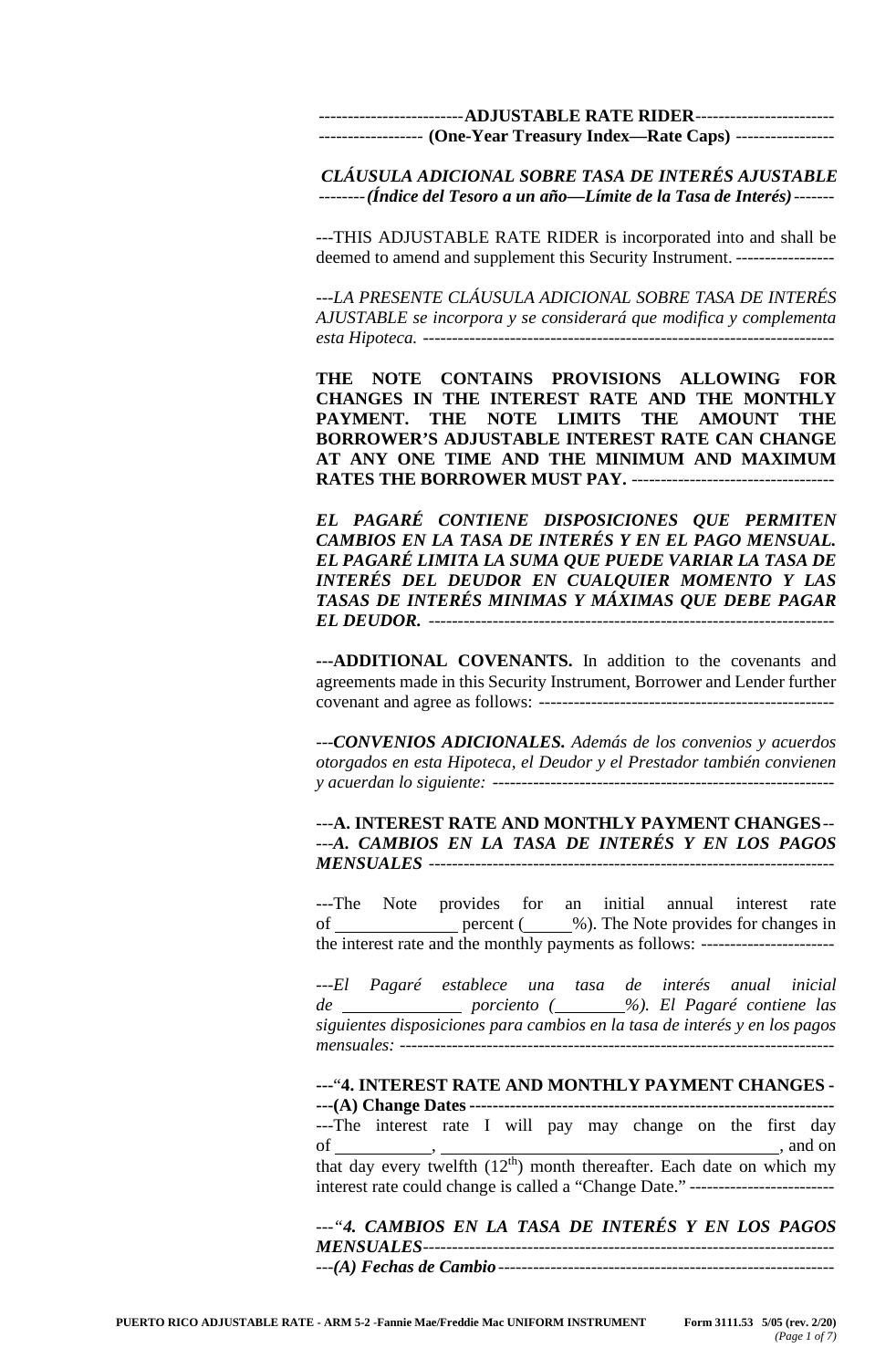*---La tasa de interés que pagaré puede cambiar el primer día de de , y en esa misma fecha cada 12vo mes sucesivo. Cada fecha en la cual mi tasa de interés puede cambiar se denomina "Fecha de Cambio". ------------------------------------*

## ---"**(B) The Index**-------------------------------------------------------------------

---Beginning with the first Change Date, my interest rate will be based on an Index that is calculated and provided to the general public by an administrator (the "Administrator"). The "Index" is the weekly average yield on United States Treasury securities adjusted to a constant maturity of one year, as made available by the Board of Governors of the Federal Reserve System. The most recent Index value available as of the date forty five (45) before each Change Date is called the "Current Index," provided that if the Current Index is less than zero, then the Current Index will be deemed to be zero for purposes of calculating my interest rate. ------------- ---If the Index is no longer available, it will be replaced in accordance with Section 4(G) below. ----------------------------------------------------------------

*---"(B) El Índice --------------------------------------------------------------------*

*---Comenzando a partir de la primera Fecha de Cambio, mi tasa de interés estará basada en un Índice que es calculado y provisto al público general por un administrador (el "Administrador"). El "Índice" es el rendimiento promedio semanal de los valores del Tesoro de los Estados Unidos ajustado a un vencimiento constante de un año, según anunciado por la Junta de Gobernadores de la Reserva Federal. La cifra más reciente del Índice disponible cuarenta y cinco (45) días antes de la Fecha de Cambio se denomina "Índice Vigente," reconociendo que si el Índice Vigente es menos de cero, entonces el Índice Vigente se considerará como cero para propósitos de calcular mi tasa de interés.---------------------------------------*

*---Si el Índice dejara de estar disponible, éste se reemplazará conforme a la Sección 4(G) abajo.--------------------------------------------------------------*

---"**(C) Calculation of Changes** -------------------------------------------------

---Before each Change Date, the Note Holder will calculate my new interest rate by adding percentage points (  $\frac{9}{2}$ ) (the "Margin") to the Current Index. The Margin may change if the Index is replaced by the Note Holder in accordance with Section 4(G)(2) below. The Note Holder will then round the result of the Margin plus the Current Index to the nearest one-eighth of one percentage point (0.125%). Subject to the limits stated in Section 4(D) below, this rounded amount will be my new interest rate until the next Change Date.- ---The Note Holder will then determine the amount of the monthly payment that would be sufficient to repay the unpaid principal that I am expected to owe at the Change Date in full on the Maturity Date at my new interest rate in substantially equal payments. The result of this calculation will be the new amount of my monthly payment.-----------------------------------

*---"(C) Cálculo de los Cambios-------------------------------------------------- ---Antes de cada Fecha de Cambio, el Tenedor del Pagaré calculará mi nueva tasa de interés agregando puntos porcentuales ( %) (el "Margen") al Índice Vigente. El Margen puede cambiar si el Índice es reemplazado por el Tenedor del Pagaré conforme a la Sección (G)(2) abajo. Entonces el Tenedor del Pagaré redondeará el resultado del Margen más el Índice Corriente al octavo de punto porcentual más cercano (0.125%). Sujeto a los límites establecidos en la Sección 4(D) a continuación, esta suma redondeada será mi nueva tasa de interés hasta la próxima Fecha de Cambio.-----------------------------------------------------*

*---El Tenedor del Pagaré entonces determinará la suma del pago mensual que será suficiente para repagar en su totalidad a la Fecha de*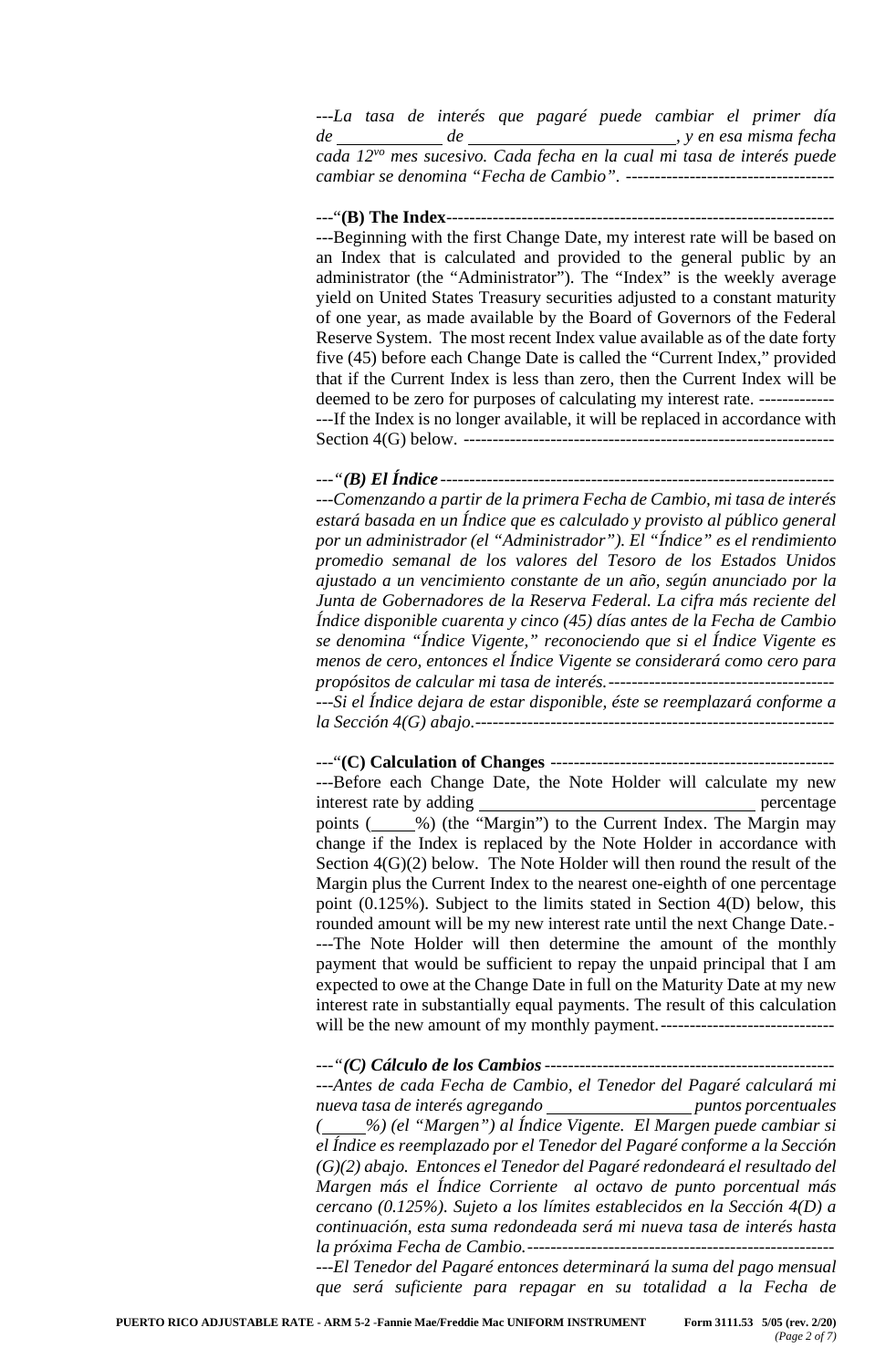*Vencimiento, a mi nueva tasa de interés y en pagos sustancialmente iguales, el principal no pagado que se espera yo adeude a la Fecha de Cambio. El resultado de este cálculo será la nueva suma de mi pago mensual. ------------------------------------------------------------------------------*

---"**(D) Limits on Interest Rate Changes**-------------------------------------- ---The interest rate I am required to pay at the first Change Date will not be greater than  $\frac{1}{\sqrt{2\pi}}$  percent  $\frac{1}{\sqrt{2}}$  or less than  $\frac{1}{\sqrt{2\pi}}$  percent  $(\frac{6}{\sqrt{2}})$ . Thereafter, my interest rate will never be increased or decreased on any single Change Date by more than two percentage points (2.0%) from the rate of interest I have been paying for the preceding 12 months. My interest rate will never be greater than **percent** (  $\frac{1}{2}$  or less than \_\_\_\_\_\_percent (\_\_\_\_\_\_\_\_\_\_%).--------------------------------------------------

*---"(D) Límites a los Cambios en la Tasa de Interés------------------------- -----La tasa de interés que se me requerirá pagar en la primera Fecha de Cambio no será superior a porciento* (  $\frac{\%}{\%}$  *porciento* (  $\frac{\%}{\%}$  ) *ni inferior a porciento ( %). En lo sucesivo, nunca se aumentará ni disminuirá mi tasa de interés en ninguna Fecha de Cambio determinada en más de dos puntos porcentuales (2.0%), tomando como referencia la tasa de interés que he pagado durante los doce (12) meses anteriores. Mi tasa de interés nunca será superior a porciento ( %) o menos que \_\_\_\_\_\_\_\_\_\_\_\_\_\_porciento (\_\_\_\_\_\_\_\_\_\_\_%). ---------------------------------*

## ---"**(E) Effective Date of Changes** ----------------------------------------------

---My new interest rate will become effective on each Change Date. I will pay the amount of my new monthly payment beginning on the first monthly payment date after the Change Date until the amount of my monthly payment changes again. -------------------------------------------------

*---"(E) Fecha de Vigencia de los Cambios ------------------------------------ ---Mi nueva tasa de interés será efectiva en cada Fecha de Cambio. Pagaré la suma de mi nuevo pago mensual comenzando en la primera fecha de pago mensual posterior a la Fecha de Cambio y hasta que vuelva a cambiar la suma de mi pago mensual.-------------------------------------------*

## ---"**(F) Notice of Changes**---------------------------------------------------------

---The Note Holder will deliver or mail to me a notice of any changes in my interest rate and the amount of my monthly payment before the effective date of any change. The notice will include information required by law to be given to me, and also the title and telephone number of a person who will answer any question I may have regarding the notice. ----

*---"(F) Notificación de Cambios------------------------------------------------- ---El Tenedor del Pagaré me entregará o me enviará por correo una notificación de cualquier cambio en mi tasa de interés y en la suma de mi pago mensual antes de la fecha de vigencia de cualquier cambio. La notificación incluirá la información que la ley requiera me sea dada, así como el título y el número de teléfono de una persona que responderá cualquier pregunta que yo pudiera tener respecto a la notificación."------*

## ---**(G) Replacement Index and Replacement Margin**

---The Index is deemed to be no longer available and will be replaced if any of the following events (each, a "Replacement Event") occur: (i) the Administrator has permanently or indefinitely stopped providing the Index to the general public; or (ii) the Administrator or its regulator issues an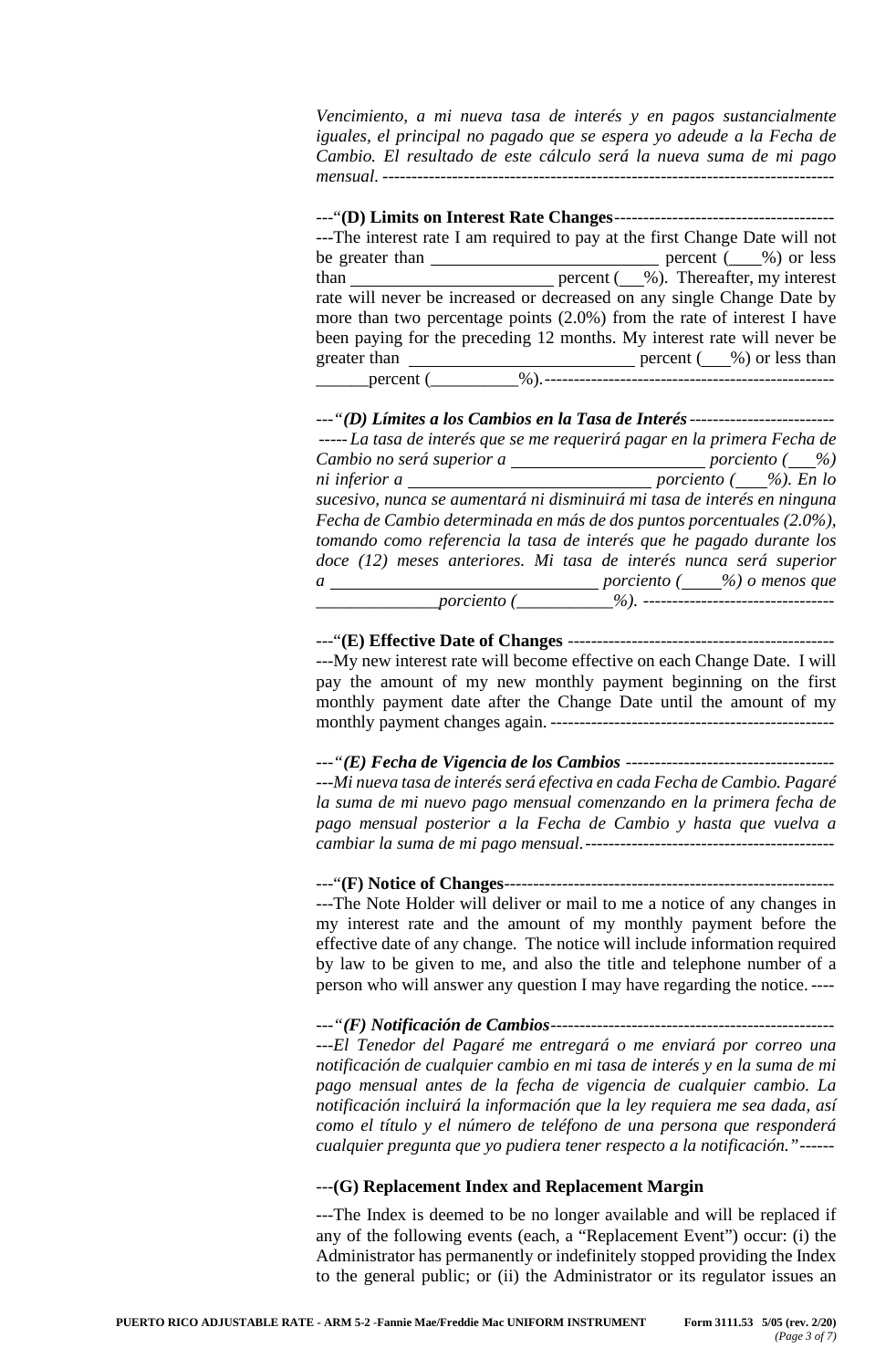official public statement that the Index is no longer reliable or representative.

---If a Replacement Event occurs, the Note Holder will select a new index (the "Replacement Index") and may also select a new Margin (the "Replacement Margin"), as follows:

> (1) If a replacement index has been selected or recommended for use in consumer products, including residential adjustablerate mortgages, by the Board of Governors of the Federal Reserve System, the Federal Reserve Bank of New York, or a committee endorsed or convened by the Board of Governors of the Federal Reserve System or the Federal Reserve Bank of New York at the time of a Replacement Event, the Note Holder will select that index as the Replacement Index.

> (2) If a replacement index has not been selected or recommended for use in consumer products under Section (G)(1) at the time of a Replacement Event, the Note Holder will make a reasonable, good faith effort to select a Replacement Index and a Replacement Margin that, when added together, the Note Holder reasonably expects will minimize any change in the cost of the loan, taking into account the historical performance of the Index and the Replacement Index.

---The Replacement Index and Replacement Margin, if any, will be operative immediately upon a Replacement Event and will be used to determine my interest rate and monthly payments on Change Dates that are more than 45 days after a Replacement Event. The Index and Margin could be replaced more than once during the term of my Note, but only if another Replacement Event occurs. After a Replacement Event, all references to the "Index" and "Margin" will be deemed to be references to the "Replacement Index" and "Replacement Margin."

---The Note Holder will also give me notice of my Replacement Index and Replacement Margin, if any, and such other information required by applicable law and regulation.

*---(G) Índice de Reemplazo y Margen de Reemplazo.*

*---El Índice será considerado como no disponible y será reemplazado si ocurre uno de los siguientes eventos (cada uno, un "Evento de Reemplazo"): (i) el Administrador ha cesado permanentemente o indefinidamente de proveer el Índice al público en general; ó (ii) el Administrador o su regulador emite una declaración oficial pública de que el Ínidce ya no es confiable o representante.*

*---------------------------------------------------------------------------------------- ---Si ocurre un Evento de Reemplazo, el Tenedor del Pagaré seleccionará un nuevo índice (el "Índice de Reemplazo"), y podrá seleccionar un nuevo Margen (el "Margen de Reemplazo"), de la siguiente manera:*

> *(1) Si un índice de reeemplazo ha sido seleccionado o recomendado para uso en productos de consumo, incluyendo hipotecas residenciales de interés adjustable, por la Junta de Gobernadores de la Reserva Federal, el Banco de la Reserva Federal de Nueva York, o un comité endosado o convocado por la Junta de Gobernadores de la Reserva Federal, o el Banco de la Reserva Federal de Nueva York al momento del Evento de Reemplazo, el Tenedor del Pagaré seleccionará ese índice como el Índice de Reemplazo.*

> *(2) Si un índice de reemplazo no ha sido seleccionado o*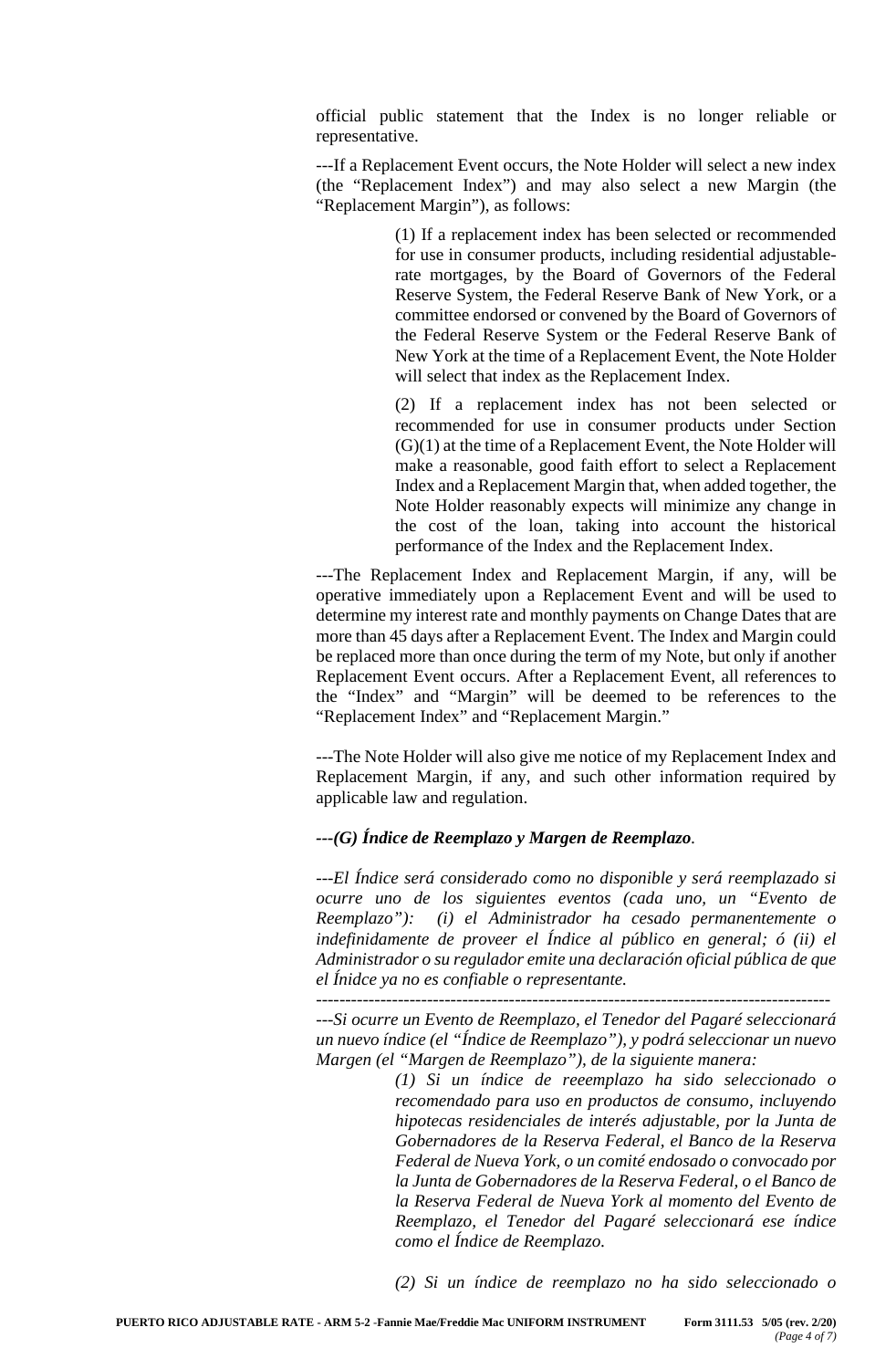*recomendado para uso en productos de consumo bajo la Sección (G)(1) al momento del Evento de Reemplazo, el Tenedor del Pagaré hará un esfuerzo razonable, de buena fe, para seleccionar un Índice de Reemplazo y un Margen de Reemplazo que, cuando se sumen, el Tenedor del Pagaré razonablemente espere que se minimice cualquier cambio en el costo del préstamo, tomando en cuenta el historial de desempeño del Índice y el Índice de Reemplazo.*

*---El Índice de Reemplazo y el Margen de Reemplazo, si alguno, operarán de inmediato cuando ocurra un Evento de Reemplazo, y serán utilizados para determinar mi tasa de interés y los pagos mensuales en las Fechas de Cambio que sean más de 45 días después de un Evento de Reemplazo. El Índice y el Margen podrán ser reemplazados más de una vez durante el término del Pagaré, pero solamemente si ocurre otro Evento de Reemplazo. Después de un Evento de Reemplazo, todas las referencias al "Índice" y al "Margen" serán referencias al "Índice de Reemplazo" y al "Margen de Reemplazo".*

*---El Tenedor del Pagaré también me notificará de mi Índice de Reemplazo y el Margen de Reemplazo, si alguno, y de cualquier otra información requerida por la ley applicable y reglamentación.*

---**B. TRANSFER OF THE PROPERTY OR A BENEFICIAL INTEREST IN BORROWER -------------***---B. TRASPASO DE LA PROPIEDAD O DE UN INTERÉS PROPIETARIO DEL DEUDOR. -----------------------------------------------*

---Section 18 of this Security Instrument is amended to read as follows: --

*---La Sección 18 esta Hipoteca se modifica para que lea de la siguiente manera: ------------------------------------------------------------------------------*

---**Transfer of the Property or a Beneficial Interest in Borrower.** As used in this Section 18, "Interest in the Property" means any legal or beneficial interest in the Property, including, but not limited to, those beneficial interests transferred in a bond for deed, contract for deed, installment sales contract or escrow agreement, the intent of which is the transfer of title by Borrower at a future date to a purchaser. -----------------

*---Traspaso de la Propiedad o de un Interés Beneficario del Deudor. Según se utiliza en esta Sección 18, "Interés en la Propiedad" significa todo interés propietario o beneficario en la Propiedad, incluyendo, pero sin limitarse a, aquellos intereses beneficarios transferidos como pacto condicional de traspaso, contrato para venta, contrato para venta a plazos o acuerdo de plica, cuya intención sea el traspaso de título por el Deudor a un comprador en una fecha futura. --------------------------------------------*

---If all or any part of the Property or any Interest in the Property is sold or transferred (or if Borrower is not a natural person and a beneficial interest in Borrower is sold or transferred) without Lender's prior written consent, Lender may require immediate payment in full of all sums secured by this Security Instrument. However, this option shall not be exercised by Lender if such exercise is prohibited by Applicable Law. Lender also shall not exercise this option if: (a) Borrower causes to be submitted to Lender information required by Lender to evaluate the intended transferee as if a new loan were being made to the transferee; and (b) Lender reasonably determines that Lender's security will not be impaired by the loan assumption and that the risk of a breach of any covenant or agreement in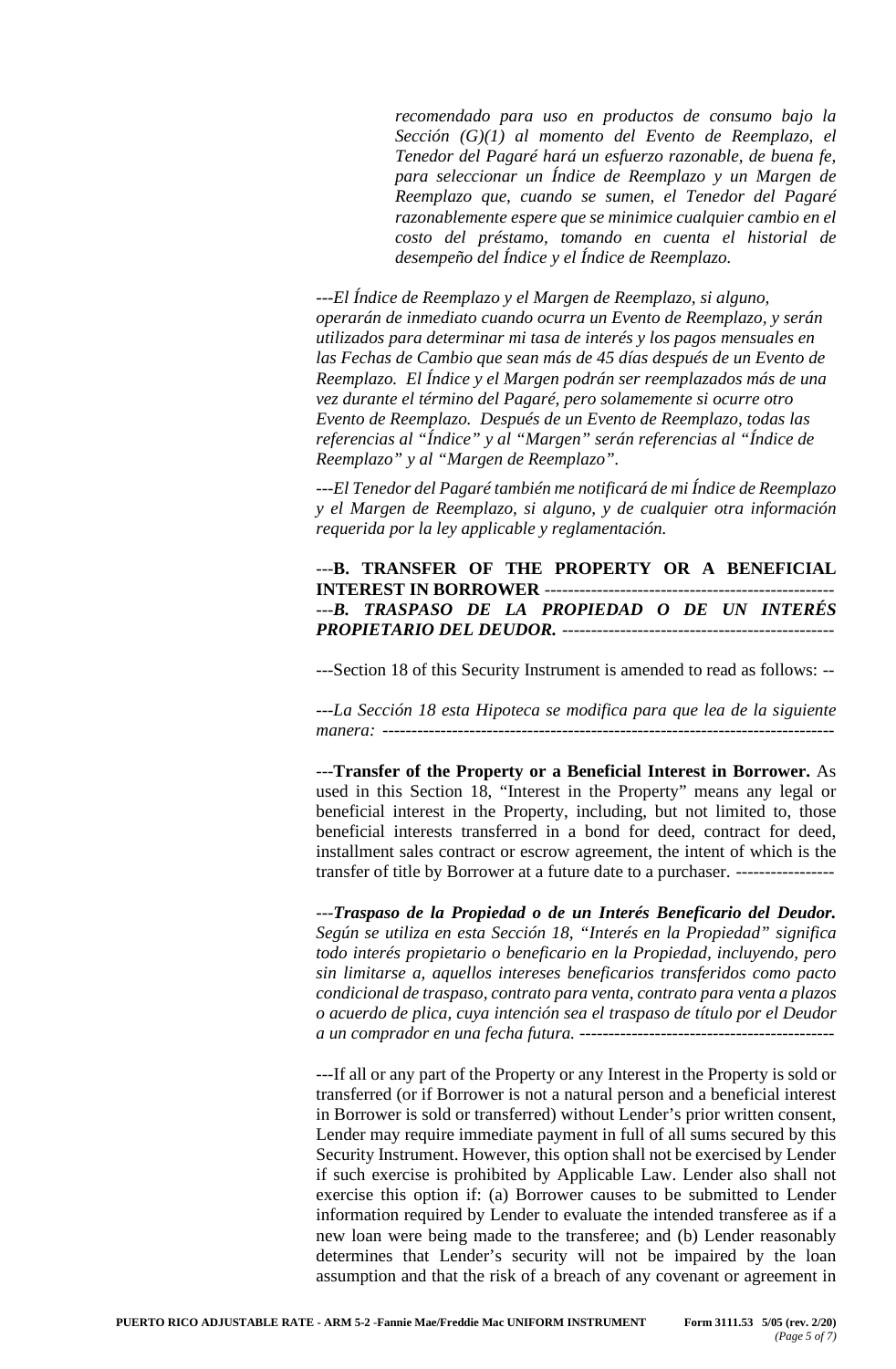this Security Instrument is acceptable to Lender. ------------------------------

*---Si se vende o traspasa toda o cualquier parte de la Propiedad o cualquier Interés en la Propiedad (o en caso que el Deudor no sea una persona natural, se vende o traspasa un interés propietario en el Deudor) entonces el Prestador podrá requerir el pago completo e inmediato de todas las cantidades aseguradas por esta Hipoteca. Sin embargo, el Prestador no ejercerá esta opción en caso que la Ley Aplicable la prohíba. El Prestador tampoco podrá ejercer esta opción si: (a) el Deudor hace que se envíe al Prestador información requerida por el Prestador para evaluar al adquirente propuesto como si se le estuviera haciendo un préstamo nuevo; y (b) el Prestador razonablemente determina que la asunción del préstamo no afectará adversamente la garantía del Prestador, y que el riesgo de incumplimiento de algún convenio o acuerdo en esta Hipoteca es aceptable para el Prestador. --------------------------------------------------*

---To the extent permitted by Applicable Law, Lender may charge a reasonable fee as a condition to Lender's consent to the loan assumption. Lender may also require the transferee to sign an assumption agreement that is acceptable to Lender and that obligates the transferee to keep all the promises and agreements made in the Note and in this Security Instrument. Borrower will continue to be obligated under the Note and this Security Instrument unless Lender releases Borrower in writing. ---------------------

*---En la medida que la Ley Aplicable lo permita, el Prestador podrá cobrar una cargo razonable como condición a dar su consentimiento para la asunción del préstamo. El Prestador también podrá exigir que el adquirente propuesto firme un acuerdo de asunción que sea aceptable al Prestador y que obligue al adquirente a cumplir todos los compromisos y acuerdos que convenidos en el Pagaré y en la presente Hipoteca. El Deudor continuará obligado bajo el Pagaré y esta Hipoteca, a menos que el Prestador exonere por escrito al Deudor de dicha obligación. ----------*

---If Lender exercises the option to require immediate payment in full, Lender shall give Borrower notice of acceleration. The notice shall provide a period of not less than thirty (30) days from the date the notice is given in accordance with Section 15 within which Borrower must pay all sums secured by this Security Instrument. If Borrower fails to pay these sums prior to the expiration of this period, Lender may invoke any remedies permitted by this Security Instrument without further notice or demand on Borrower. ----------------------------------------------------------------------------

*---Si el Prestador ejercita la opción de requerir el pago total inmediato, el Prestador tendrá que cursar al Deudor una notificación de aceleración. La notificación establecerá un período de no menos de treinta (30) días a partir de la fecha en que se curse, conforme a la Sección 15, dentro del cual el Deudor deberá pagar todas las sumas garantizadas por esta Hipoteca. Si el Deudor no paga estas sumas antes de transcurrir este período, el Prestador podrá invocar cualesquiera remedios autorizados por esta Hipoteca sin que medie ninguna otra notificación ni requerimiento al Deudor. ---------------------------------------------------------*

---BY SIGNING BELOW, Borrower accepts and agrees to the terms and covenants contained in this Adjustable Rate Rider. --------------------------- -

*---AL FIRMAR A CONTINUACIÓN, el Deudor acepta y acuerda sujeto a*  los términos y condiciones que contiene la presente Cláusula Adicional *sobre Tasa de Interés Ajustable.*